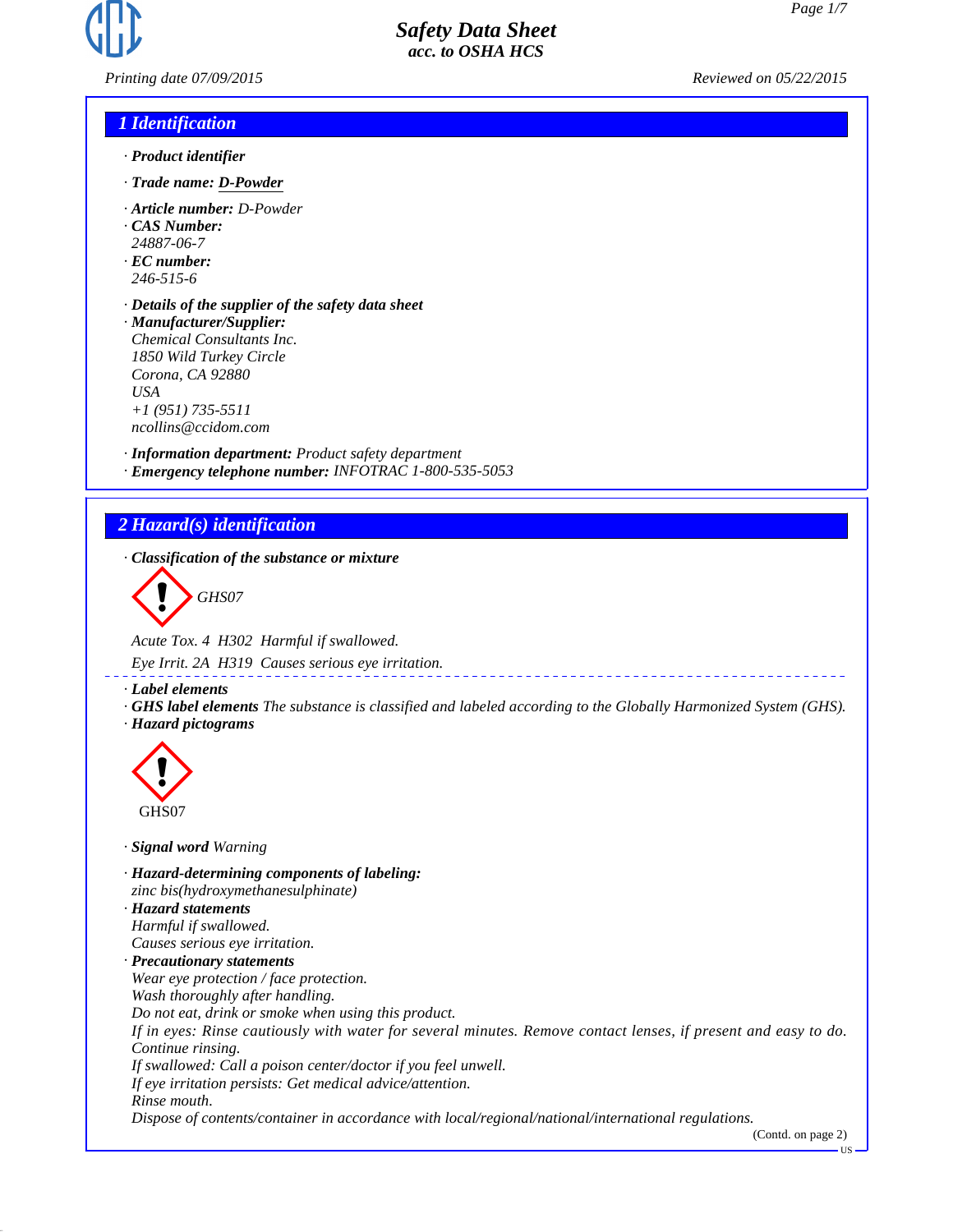(Contd. of page 1)

# *Safety Data Sheet acc. to OSHA HCS*

*Printing date 07/09/2015 Reviewed on 05/22/2015*

### *Trade name: D-Powder*

*· Classification system: · NFPA ratings (scale 0 - 4)*

$$
Health = 2
$$
\n
$$
File all the = 2
$$
\n
$$
Fire = 0
$$
\n
$$
Reactivity =
$$

 $\overline{\mathbf{0}}$  $= 0$ *Reactivity = 0*

*· HMIS-ratings (scale 0 - 4)*



- *· Other hazards*
- *· Results of PBT and vPvB assessment*
- *· PBT: Not applicable.*
- *· vPvB: Not applicable.*

# *3 Composition/information on ingredients*

- *· Chemical characterization: Substances*
- *· CAS No. Description*
- *24887-06-7 zinc bis(hydroxymethanesulphinate)*
- *· Identification number(s)*
- *· EC number: 246-515-6*

# *4 First-aid measures*

- *· Description of first aid measures*
- *· General information:*
- *Symptoms of poisoning may even occur after several hours; therefore medical observation for at least 48 hours after the accident.*
- *· After inhalation: Supply fresh air; consult doctor in case of complaints.*
- *· After skin contact: Generally the product does not irritate the skin.*
- *· After eye contact: Rinse opened eye for several minutes under running water.*
- *· After swallowing: Immediately call a doctor.*
- *· Information for doctor:*
- *· Most important symptoms and effects, both acute and delayed No further relevant information available.*
- *· Indication of any immediate medical attention and special treatment needed No further relevant information available.*

# *5 Fire-fighting measures*

- *· Extinguishing media*
- *· Suitable extinguishing agents:*

*CO2, extinguishing powder or water spray. Fight larger fires with water spray or alcohol resistant foam.*

- *· Special hazards arising from the substance or mixture No further relevant information available.*
- *· Advice for firefighters*
- *· Protective equipment: No special measures required.*

(Contd. on page 3)

US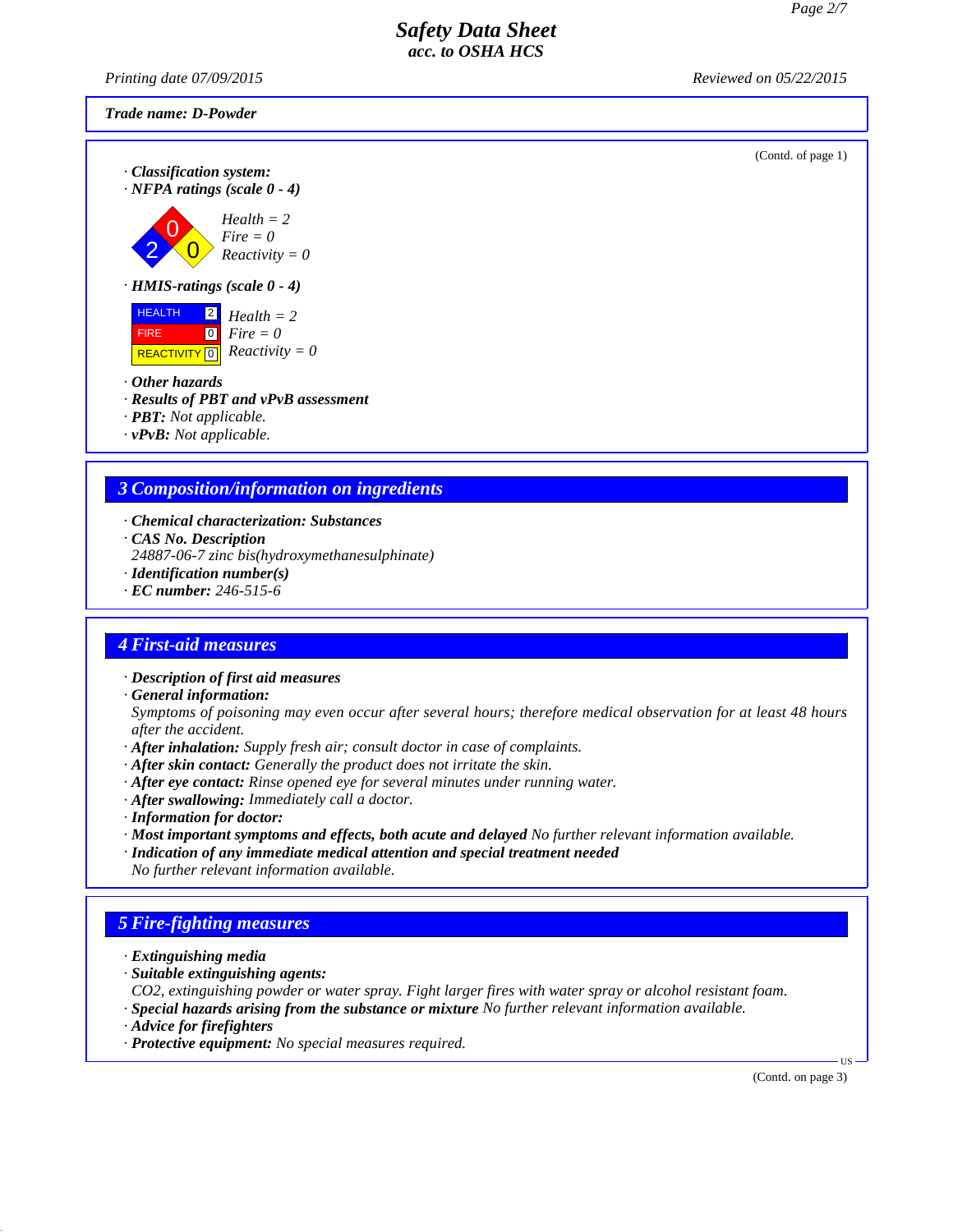*Printing date 07/09/2015 Reviewed on 05/22/2015*

(Contd. of page 2)

#### *Trade name: D-Powder*

*6 Accidental release measures*

- *· Personal precautions, protective equipment and emergency procedures Not required.*
- *· Environmental precautions: Dilute with plenty of water.*

*For large spills: Do not allow to enter sewers/ surface or ground water.*

- *· Methods and material for containment and cleaning up: Absorb with liquid-binding material (sand, diatomite, acid binders, universal binders, sawdust). Dispose contaminated material as waste according to item 13.*
- *· Reference to other sections*
- *See Section 7 for information on safe handling. See Section 8 for information on personal protection equipment. See Section 13 for disposal information.*

# *7 Handling and storage*

*· Handling:*

- *· Precautions for safe handling No special precautions are necessary if used correctly.*
- *· Information about protection against explosions and fires: No special measures required.*
- *· Conditions for safe storage, including any incompatibilities*

*· Storage:*

- *· Requirements to be met by storerooms and receptacles: No special requirements.*
- *· Information about storage in one common storage facility: Not required.*
- *· Further information about storage conditions: None.*
- *· Specific end use(s) No further relevant information available.*

# *8 Exposure controls/personal protection*

- *· Additional information about design of technical systems: No further data; see item 7.*
- *· Control parameters*
- *· Components with limit values that require monitoring at the workplace: Not required.*
- *· Additional information: The lists that were valid during the creation were used as basis.*
- *· Exposure controls*
- *· Personal protective equipment:*
- *· General protective and hygienic measures:*

*Keep away from foodstuffs, beverages and feed.*

*Wash hands before breaks and at the end of work.*

- *· Breathing equipment: Not required.*
- *· Protection of hands:*

*The glove material has to be impermeable and resistant to the product/ the substance/ the preparation. Due to missing tests no recommendation to the glove material can be given for the product/ the preparation/ the chemical mixture.*

*Selection of the glove material on consideration of the penetration times, rates of diffusion and the degradation · Material of gloves*

*The selection of the suitable gloves does not only depend on the material, but also on further marks of quality and varies from manufacturer to manufacturer.*

#### *· Penetration time of glove material*

*The exact break through time has to be found out by the manufacturer of the protective gloves and has to be observed.*

(Contd. on page 4)

US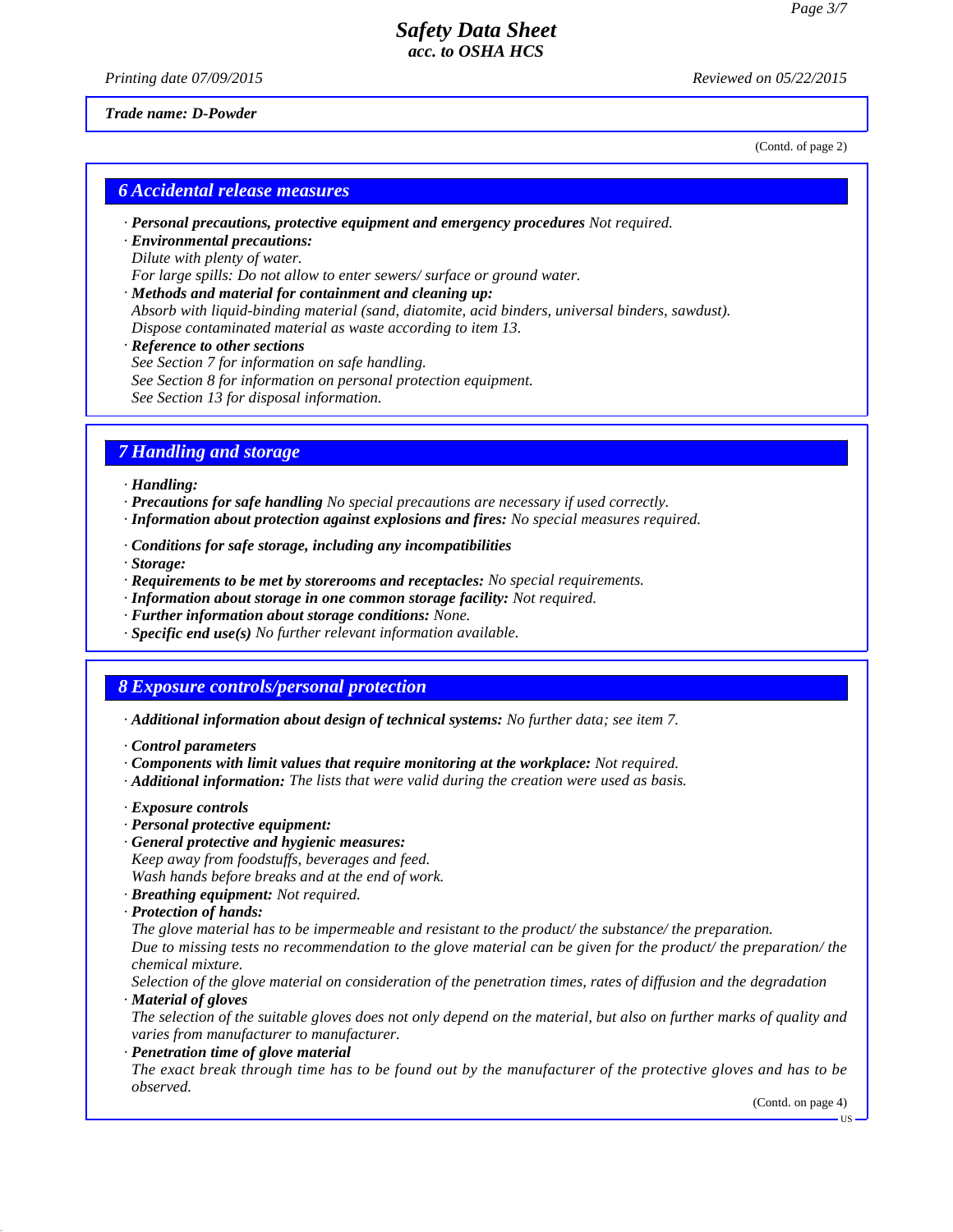*Printing date 07/09/2015 Reviewed on 05/22/2015*

*Trade name: D-Powder*

*· Eye protection: Goggles recommended during refilling.*

| · Information on basic physical and chemical properties<br><b>General Information</b> |                                               |
|---------------------------------------------------------------------------------------|-----------------------------------------------|
| $\cdot$ Appearance:<br>Form:                                                          | Powder                                        |
| Color:                                                                                | Whitish                                       |
| $\cdot$ Odor:                                                                         | Characteristic                                |
| Odour threshold:                                                                      | Not determined.                               |
| $\cdot$ pH-value:                                                                     | Not determined.                               |
| Change in condition                                                                   |                                               |
| <b>Melting point/Melting range:</b>                                                   | Undetermined.                                 |
| <b>Boiling point/Boiling range:</b>                                                   | Undetermined.                                 |
| · Flash point:                                                                        | Not applicable.                               |
| · Flammability (solid, gaseous):                                                      | Not applicable.                               |
| · Ignition temperature:                                                               |                                               |
| <b>Decomposition temperature:</b>                                                     | Not determined.                               |
| · Auto igniting:                                                                      | Not determined.                               |
| · Danger of explosion:                                                                | Product does not present an explosion hazard. |
| · Explosion limits:                                                                   |                                               |
| Lower:                                                                                | Not determined.                               |
| <b>Upper:</b>                                                                         | Not determined.                               |
| · Vapor pressure:                                                                     | Not determined.                               |
| $\cdot$ Density at 20 $\textdegree$ C (68 $\textdegree$ F):                           | $2.27$ g/cm <sup>3</sup> (18.943 lbs/gal)     |
| · Relative density                                                                    | Not determined.                               |
| · Vapour density                                                                      | Not determined.                               |
| $\cdot$ Evaporation rate                                                              | Not determined.                               |
| · Solubility in / Miscibility with                                                    |                                               |
| Water:                                                                                | Soluble.                                      |
| · Partition coefficient (n-octanol/water): Not determined.                            |                                               |
| · Viscosity:                                                                          |                                               |
| Dynamic:                                                                              | Not determined.                               |
| Kinematic:                                                                            | Not determined.                               |
| Organic solvents:                                                                     | $0.0\%$                                       |
| <b>Solids content:</b>                                                                | 100.0%                                        |
| $·$ Other information                                                                 | No further relevant information available.    |

# *10 Stability and reactivity*

- *· Reactivity*
- *· Chemical stability*

*· Thermal decomposition / conditions to be avoided: No decomposition if used according to specifications.*

(Contd. on page 5)

(Contd. of page 3)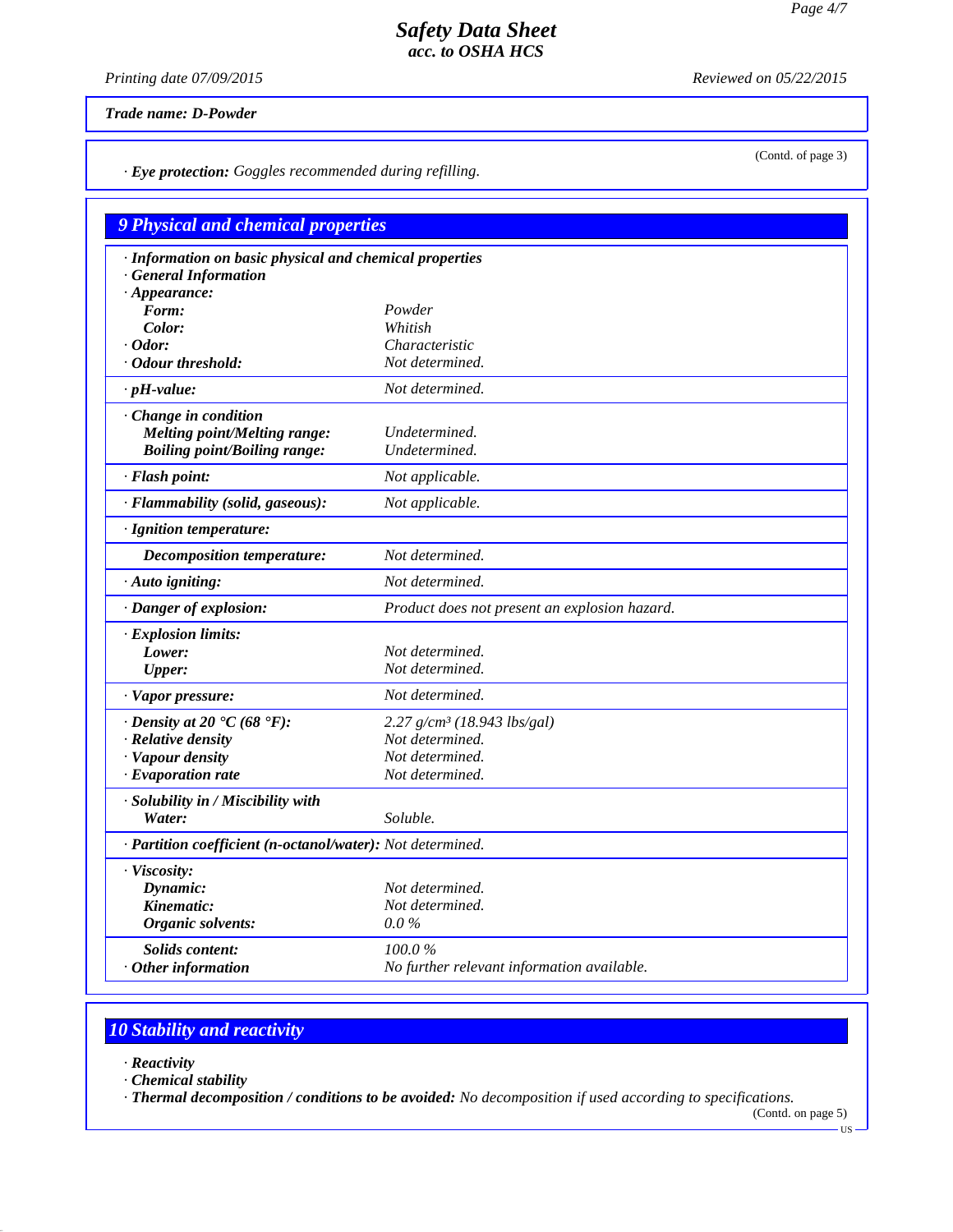(Contd. of page 4)

## *Safety Data Sheet acc. to OSHA HCS*

*Printing date 07/09/2015 Reviewed on 05/22/2015*

*Trade name: D-Powder*

- *· Possibility of hazardous reactions Reacts with oxidizing agents.*
- *· Conditions to avoid No further relevant information available.*
- *· Incompatible materials: No further relevant information available.*
- *· Hazardous decomposition products: No dangerous decomposition products known.*

# *11 Toxicological information*

- *· Information on toxicological effects*
- *· Acute toxicity:*
- *· Primary irritant effect:*
- *· on the skin: No irritant effect.*
- *· on the eye: No irritating effect.*
- *· Sensitization: No sensitizing effects known.*
- *· Additional toxicological information:*

#### *· Carcinogenic categories*

#### *· IARC (International Agency for Research on Cancer)*

*Substance is not listed.*

### *· NTP (National Toxicology Program)*

*Substance is not listed.*

### *· OSHA-Ca (Occupational Safety & Health Administration)*

*Substance is not listed.*

### *12 Ecological information*

- *· Toxicity*
- *· Aquatic toxicity: No further relevant information available.*
- *· Persistence and degradability No further relevant information available.*
- *· Behavior in environmental systems:*
- *· Bioaccumulative potential No further relevant information available.*
- *· Mobility in soil No further relevant information available.*
- *· Additional ecological information:*
- *· General notes:*
- *Do not allow undiluted product or large quantities of it to reach ground water, water course or sewage system.*
- *· Results of PBT and vPvB assessment*
- *· PBT: Not applicable.*
- *· vPvB: Not applicable.*
- *· Other adverse effects No further relevant information available.*

# *13 Disposal considerations*

- *· Waste treatment methods*
- *· Recommendation:*

*Dispose of content and/or container in accordance with local, regional, national and/or international regulations.*

- *· Uncleaned packagings:*
- *· Recommendation:*

*Dispose of content and/or container in accordance with local, regional, national and/or international regulations* (Contd. on page 6)

 $-11S$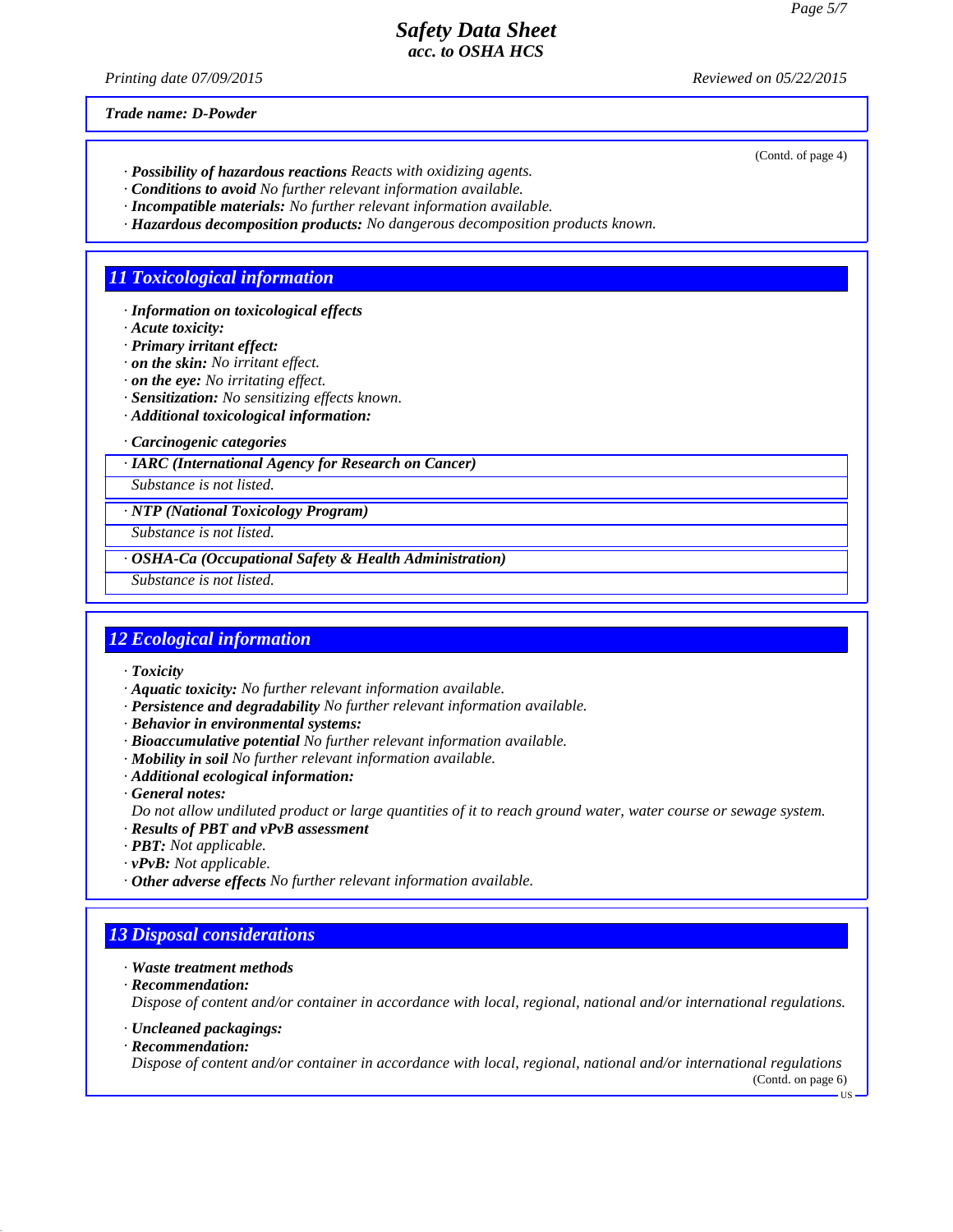*Printing date 07/09/2015 Reviewed on 05/22/2015*

(Contd. of page 5)

*Trade name: D-Powder*

*· Recommended cleansing agent: Water, if necessary with cleansing agents.*

| <b>14 Transport information</b>                                                     |                 |
|-------------------------------------------------------------------------------------|-----------------|
| $\cdot$ UN-Number<br>· DOT, ADN, IMDG, IATA                                         | not regulated   |
| $\cdot$ UN proper shipping name<br>· DOT, ADN, IMDG, IATA                           | not regulated   |
| $\cdot$ Transport hazard class(es)                                                  |                 |
| · DOT, ADN, IMDG, IATA<br>· Class                                                   | not regulated   |
| · Packing group<br>· DOT, IMDG, IATA                                                | not regulated   |
| · Environmental hazards:<br>$\cdot$ Marine pollutant:                               | $N_{O}$         |
| $\cdot$ Special precautions for user                                                | Not applicable. |
| · Transport in bulk according to Annex II of<br><b>MARPOL73/78 and the IBC Code</b> | Not applicable. |
| · UN "Model Regulation":                                                            |                 |

# *15 Regulatory information*

*· Safety, health and environmental regulations/legislation specific for the substance or mixture · Sara*

*· Section 355 (extremely hazardous substances):*

*Substance is not listed.*

*· Section 313 (Specific toxic chemical listings):*

*Substance is listed.*

*· TSCA (Toxic Substances Control Act):*

*Substance is listed.*

*· Proposition 65*

*· Chemicals known to cause cancer:*

*Substance is not listed.*

*· Chemicals known to cause reproductive toxicity for females:*

*Substance is not listed.*

*· Chemicals known to cause reproductive toxicity for males:*

*Substance is not listed.*

*· Chemicals known to cause developmental toxicity:*

*Substance is not listed.*

*· Carcinogenic categories*

*· EPA (Environmental Protection Agency)*

*24887-06-7 zinc bis(hydroxymethanesulphinate) D, I, II*

(Contd. on page 7)

US